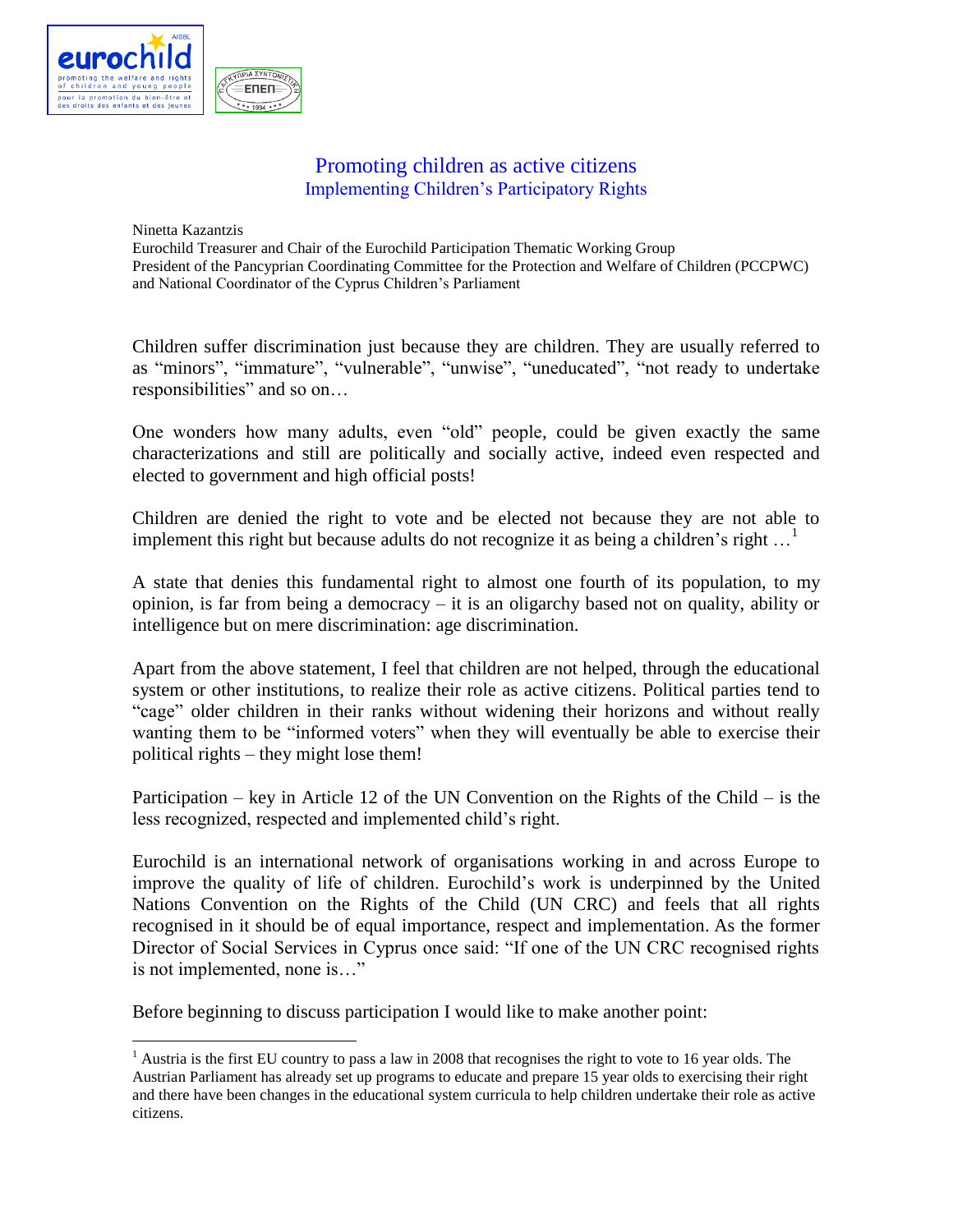We have lately linked children's participation to young people's participation and we tend to mention both as being a one and same concept. To my opinion it is not…

The UN CRC defines a child to be any person from the age of 0 to the age of 18. A "young person" is defined differently in each of our countries and it might be any person from the age of 15 or 16 to the age of 21 or 25 or 30 or, even, 35…

Constitutional rights - in all democratic countries – are recognized to all citizens without any age discrimination… all rights except the right to elect and be elected which is the ONLY right that allows a citizen to exercise his power towards accepting or rejecting his/her government's policies, practices and measures.

Any person above the age of 18 has the following recognized and implemented rights:

- 1. To affect the future through voting
- 2. To organize and make demands
- 3. To take part in community and political life if he/she so wishes

All persons under the age of 18 have the following rights denied, not recognized and certainly not implemented:

- 1. To affect the future through voting
- 2. To organize and make demands
- 3. To take part in community and political life if they so wish

Participation is the vehicle to exercising one's rights, to making demands, to organizing and to taking part in the decision making process. People above the age of 18 are automatically recognized participatory rights. People below the age of 18 are by virtue denied participatory rights.

Linking the two groups actually diminishes the importance of advocating for children's participatory rights to be recognized and implemented and disorientates from the actual goal: to make children's voices heard and respected.

Moreover, when we allow the merge of these age groups to one, we in a way encourage adult participation and lessen the importance of children's participation: we would rather have 18/19/20 year olds represent us at a workshop rather than 14/15/16 year olds because "they can speak better", "they know better", "it is easier", "it needs less effort on our part" and so on and so forth…

Is this what we are really advocating for?

In saying that, I do not in any way suggest that young people fully enjoy their participatory rights. And I do not suggest that we do not advocate for them too – I merely say that linking the two age groups (even worse, merging them) does not do justice to children… and it seems to me that children are once again discriminated upon!

In discussing Participatory rights we must first create a common understanding of what participation means and define it in a way acceptable to most. To do this, we must give answers to the following questions:

1. What is participation? It seems we are not all in agreement and the term should be defined: the framework and dimensions both for children and adults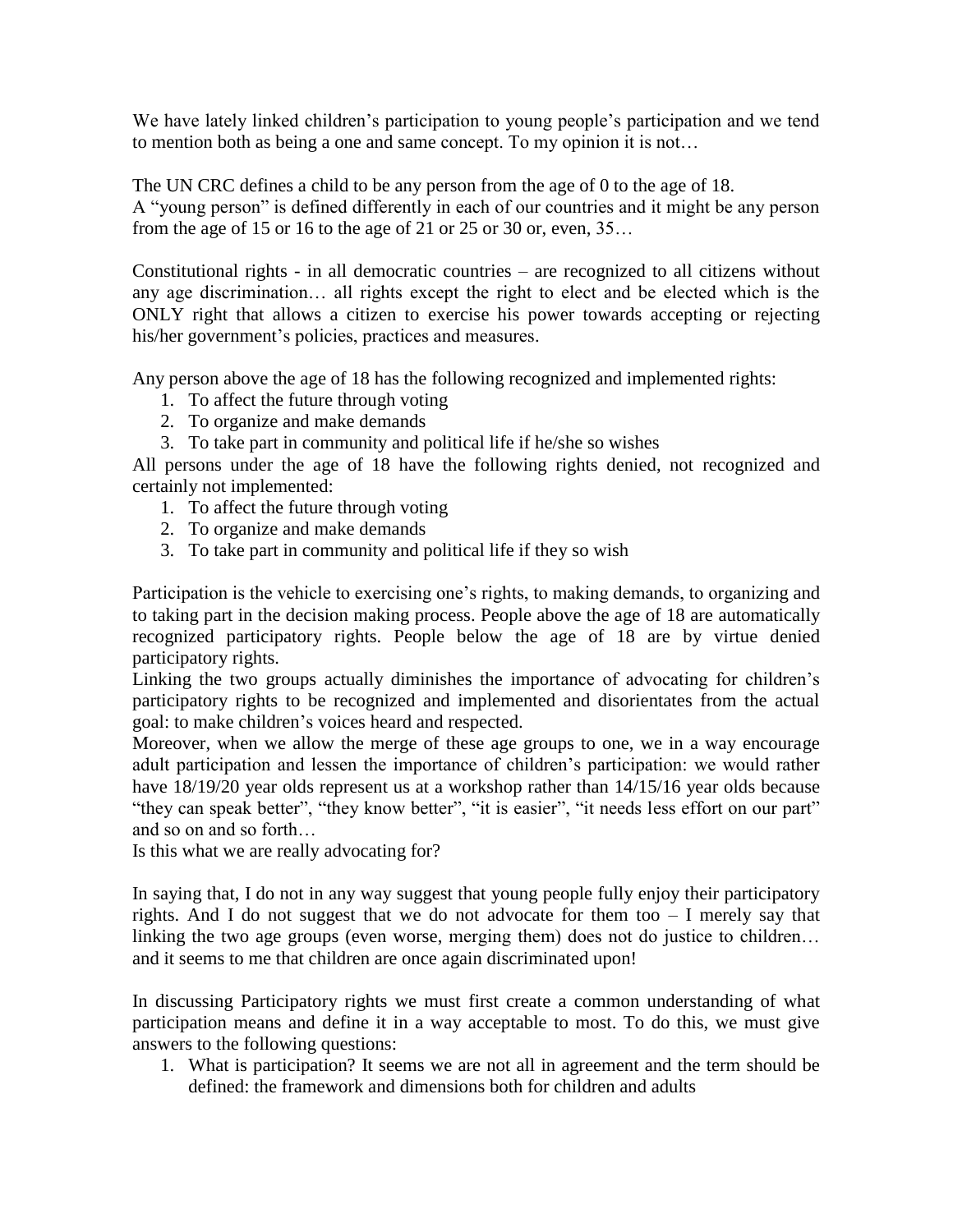- 2. What is "meaningful participation"? Is "meaningful participation" the model provided by adult participation? Do we really feel that children should participate only if their participation is "prepared", "guided", "informed" etc  $-$  is this the way adults usually participate? And it should be meaningful to whom – adults or children themselves?
- 3. What do children understand by "participation in the decision-making process"?
- 4. How could it be implemented?
- 5. What does it take for adults in terms of time, money and effort?
- 6. What does it take for children in terms of time, effort and "loss of childhood"?
- 7. Do children have the right to decide if they wish to participate or not or do adults impose participation on them just because they feel "it is the right thing to do"?
- 8. How come societies that price children referring to them as being "the future", "the nation's hope", "the foundation of future society" etc, do not accept them as equals, as citizens or as rights bearers?
- 9. If children are not citizens, what are they?
- 10. Is the future ours or theirs? Do we shape the future *for* our children or do we shape it *with* them?

The second task would be to identify ways to enable participation. These might mean:

- 1. Educating parents to be, parents, educators, social workers and the general public on ways to implement children's rights in everyday life (family, school, community etc)
- 2. Allocating funds to programs allowing children and young people to move freely and take part in social and political events outside the narrow borders of their family and neighborhood
- 3. Allocating time to help children and young people understand their participatory rights and to find, together, best ways of implementing them to their benefit
- 4. Handing over to children a portion of adult power and this is the hardest part given the mentality we, unfortunately, hold for children
- 5. Create such circumstances in the local, national and regional level that allow children not only to voice their views but to communicate these views to adults in such a way as to influence the decision making processes

In doing this, we must ensure that all children are given the exact same opportunities and, in doing so we create informed, socially and politically active persons who, no matter their age, assume their role as active citizens. Any person allowed to express his/her views and convinced that has a direct impact on the decision making process could not be discriminated upon and could not tolerate poverty or social exclusion. To drug a person away from poverty and exclusion is synonymous to giving him/her a voice and to allowing him/her to participate in decision-making. It is imperative that we facilitate children's participation and that we demand an EU policy on the matter that would help change the situation on the local and the national level as well as the European one.

Structural Funds could be allocated especially to programs promoting children's participation and national governments should be encouraged and directed to respect children's participatory rights.

European Networks such as Eurochild could help this process by sensitizing its members, the Commission and the Council of Europe on this key issue, explaining very clearly that: